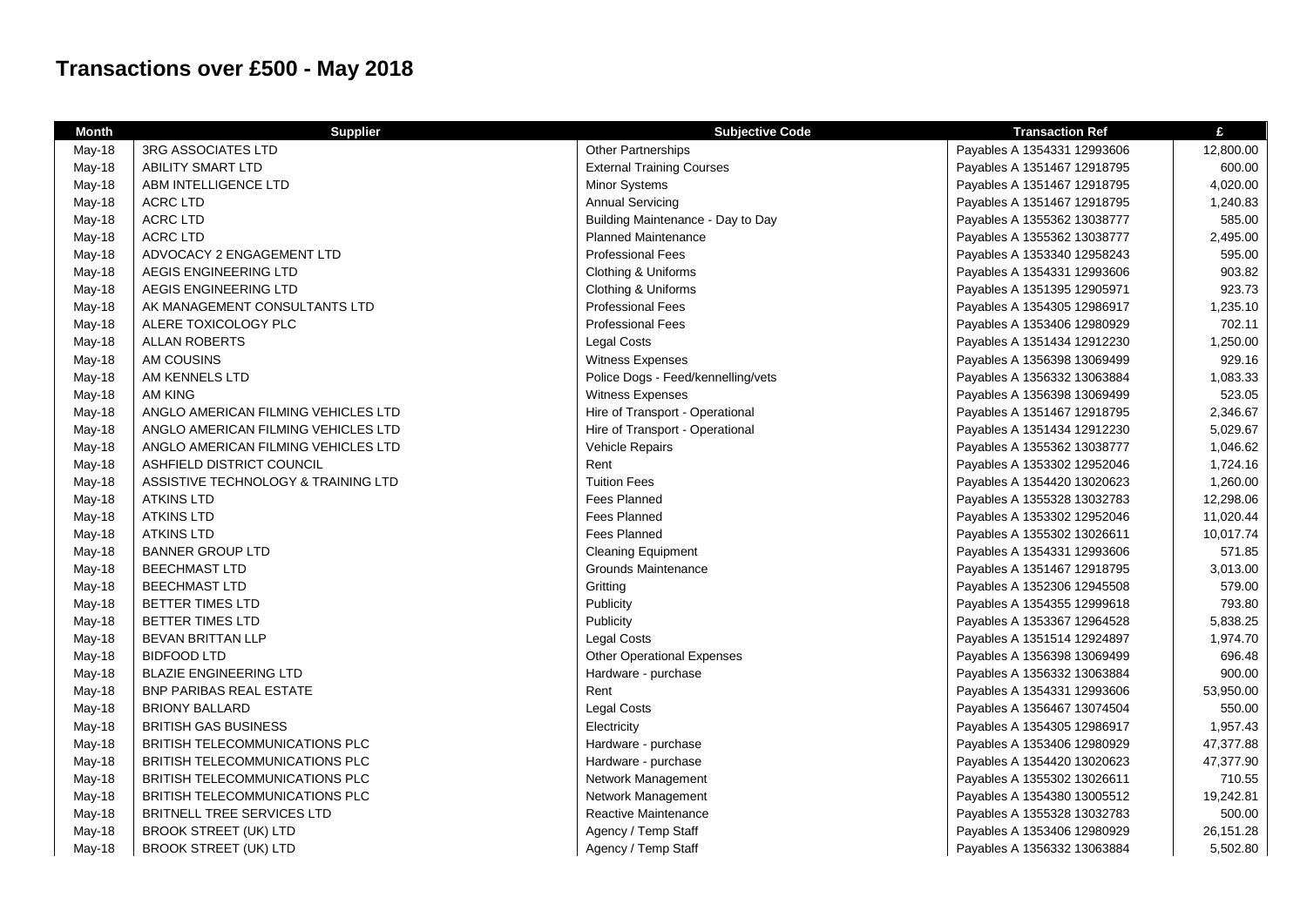| <b>Month</b> | <b>Supplier</b>                              | <b>Subjective Code</b>                          | <b>Transaction Ref</b>      | £         |
|--------------|----------------------------------------------|-------------------------------------------------|-----------------------------|-----------|
| May-18       | <b>BROOK STREET (UK) LTD</b>                 | Agency / Temp Staff                             | Payables A 1351395 12905971 | 6,012.24  |
| May-18       | <b>BT GLOBAL SERVICES</b>                    | Airwave Service Charges                         | Payables A 1356332 13063884 | 541.66    |
| May-18       | <b>BUDDI LTD</b>                             | Maintenance/Consumables Specialist Op Equipment | Payables A 1351467 12918795 | 2,475.00  |
| May-18       | <b>BUDDI LTD</b>                             | Maintenance/Consumables Specialist Op Equipment | Payables A 1355393 13044616 | 2,475.00  |
| May-18       | C.M.S. RECOVERY LTD                          | <b>Vehicle Repairs</b>                          | Payables A 1355328 13032783 | 1,492.30  |
| May-18       | <b>CAMERON FORECOURT LTD</b>                 | <b>Annual Servicing</b>                         | Payables A 1353406 12980929 | 500.00    |
| May-18       | <b>CAMERON FORECOURT LTD</b>                 | <b>Fixtures &amp; Fittings</b>                  | Payables A 1353406 12980929 | 500.00    |
| May-18       | CAPITA BUSINESS SERVICES LTD                 | Minor Systems                                   | Payables A 1354355 12999618 | 944.00    |
| May-18       | CAPITA BUSINESS SERVICES LTD                 | <b>Public Transport &amp; Parking</b>           | Payables A 1353406 12980929 | 5,987.93  |
| May-18       | CARDIOMED REPORTS LTD T/A DR GORDON WILLIAMS | <b>Doctors Statements</b>                       | Payables A 1354380 13005512 | 990.00    |
| May-18       | <b>CAROL BANNISTER</b>                       | Witness Expenses                                | Payables A 1354355 12999618 | 834.69    |
| May-18       | CDW LTD                                      | Hardware - maintenance                          | Payables A 1351434 12912230 | 771.00    |
| May-18       | CDW LTD                                      | <b>Network Services</b>                         | Payables A 1356332 13063884 | 941.30    |
| May-18       | <b>CDW LTD</b>                               | Other IT Costs                                  | Payables A 1353302 12952046 | 2,793.26  |
| May-18       | CERTAS ENERGY UK LTD                         | <b>Diesel</b>                                   | Payables A 1356398 13069499 | 12,604.80 |
| May-18       | CERTAS ENERGY UK LTD                         | Diesel                                          | Payables A 1354420 13020623 | 13,470.60 |
| May-18       | CERTAS ENERGY UK LTD                         | <b>Diesel</b>                                   | Payables A 1353340 12958243 | 20,252.00 |
| May-18       | CERTAS ENERGY UK LTD                         | <b>Diesel</b>                                   | Payables A 1354380 13005512 | 14,650.95 |
| May-18       | <b>CERTAS ENERGY UK LTD</b>                  | Petrol                                          | Payables A 1354420 13020623 | 10,391.92 |
| May-18       | <b>CHARLES FELLOWS SUPPLIES LTD</b>          | Detained Persons - Clothing                     | Payables A 1353302 12952046 | 1,036.00  |
| May-18       | <b>CINTRA LTD</b>                            | <b>Interpreters Fees</b>                        | Payables A 1354305 12986917 | 24,222.55 |
| May-18       | <b>CIPFA BUSINESS LTD</b>                    | Subscriptions                                   | Payables A 1353406 12980929 | 10,000.00 |
| May-18       | CJS EVENT SOLUTIONS LTD                      | <b>Hotel Accommodation</b>                      | Payables A 1353302 12952046 | 850.00    |
| May-18       | CLEARWAY (MIDLANDS) LTD                      | Grounds Maintenance                             | Payables A 1353302 12952046 | 2,284.00  |
| May-18       | CNLR HORIZONS LTD TA CIC                     | <b>Consultants Fees</b>                         | Payables A 1354331 12993606 | 854.00    |
| May-18       | <b>COLLEGE OF POLICING</b>                   | <b>External Training Courses</b>                | Payables A 1355362 13038777 | 13,040.69 |
| May-18       | COLLEGE OF POLICING                          | <b>External Training Courses</b>                | Payables A 1353302 12952046 | 5,372.00  |
| May-18       | <b>COLLEGE OF POLICING</b>                   | Professional Fees                               | Payables A 1355393 13044616 | 16,992.85 |
| May-18       | <b>COONEEN AT WORK LTD</b>                   | Clothing & Uniforms                             | Payables A 1351467 12918795 | 2,083.33  |
| May-18       | <b>COONEEN AT WORK LTD</b>                   | Clothing & Uniforms                             | Payables A 1353340 12958243 | 2,000.00  |
| May-18       | <b>CORONA ENERGY</b>                         | Gas                                             | Payables A 1353406 12980929 | 11,649.15 |
| May-18       | <b>CTMI LTD</b>                              | <b>Consultants Fees</b>                         | Payables A 1351514 12924897 | 8,000.00  |
| May-18       | DATA PRO IT LTD                              | Other IT Costs                                  | Payables A 1354420 13020623 | 1,190.00  |
| May-18       | DATA PRO IT LTD                              | Other IT Costs                                  | Payables A 1353340 12958243 | 1,223.50  |
| May-18       | DATALYNX LTD                                 | Other IT Costs                                  | Payables A 1354355 12999618 | 1,450.00  |
| May-18       | DEMUX VIDEO SERVICES LTD                     | <b>External Training Courses</b>                | Payables A 1355328 13032783 | 3,800.00  |
| May-18       | <b>DEWVA</b>                                 | <b>External Training Courses</b>                | Payables A 1351514 12924897 | 1,840.00  |
| May-18       | DFP SERVICES LTD                             | <b>Other Operational Expenses</b>               | Payables A 1356467 13074504 | 594.00    |
| May-18       | <b>DOG DILEMMAS</b>                          | <b>External Training Courses</b>                | Payables A 1355302 13026611 | 1,750.00  |
| May-18       | <b>EAST MIDLANDS RFCA</b>                    | Hire of Rooms/Premises                          | Payables A 1351467 12918795 | 1,400.00  |
| May-18       | <b>EASTWOOD TOWN COUNCIL</b>                 | Rent                                            | Payables A 1353367 12964528 | 1,697.50  |
| May-18       | EDF ENERGY CUSTOMERS PLC                     | Electricity                                     | Payables A 1353406 12980929 | 3,413.02  |
| May-18       | EDF ENERGY CUSTOMERS PLC                     | Electricity                                     | Payables A 1352306 12945508 | 44,322.93 |
| May-18       | EEF LTD                                      | Hire of Rooms/Premises                          | Payables A 1353406 12980929 | 800.00    |
| May-18       | ELLIOTT GROUP LTD                            | Hire of Rooms/Premises                          | Payables A 1351467 12918795 | 1,760.72  |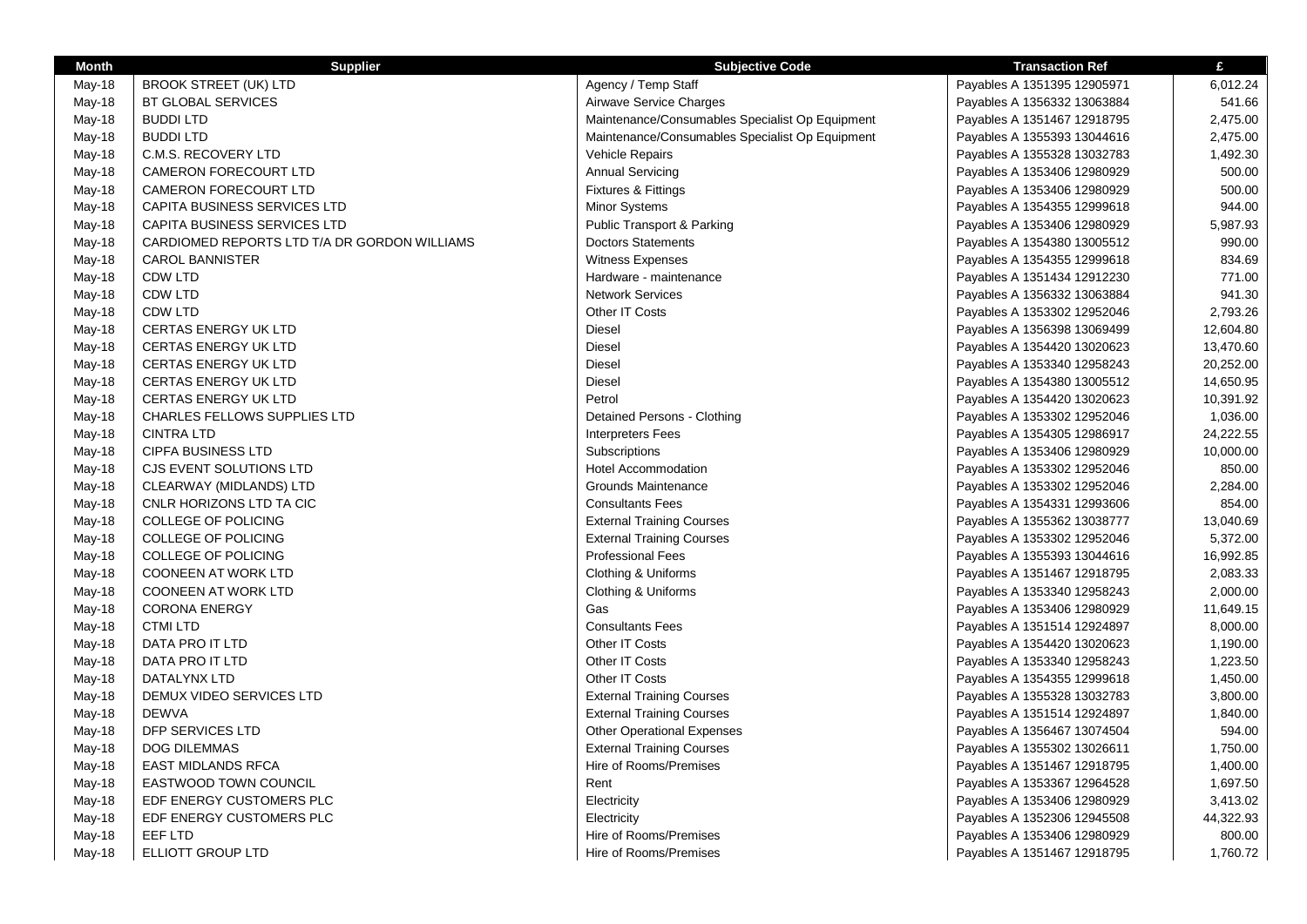| Month    | <b>Supplier</b>                        | <b>Subjective Code</b>                          | <b>Transaction Ref</b>      | £          |
|----------|----------------------------------------|-------------------------------------------------|-----------------------------|------------|
| May-18   | ELLIOTT GROUP LTD                      | Hire of Rooms/Premises                          | Payables A 1356332 13063884 | 1,701.52   |
| May-18   | ENTERPRISE RENT-A-CAR (UK) LTD         | Hire of Transport - Operational                 | Payables A 1355302 13026611 | 2,018.80   |
| May-18   | ENVIROENERGY (NOTTINGHAM) LTD          | <b>Other Energy Costs</b>                       | Payables A 1351514 12924897 | 5,113.03   |
| May-18   | EPAY LTD                               | <b>Electronic Forensics</b>                     | Payables A 1351514 12924897 | 583.10     |
| May-18   | <b>EVERSHEDS LLP</b>                   | <b>Professional Fees</b>                        | Payables A 1354305 12986917 | 3,370.77   |
| May-18   | EVERYTHING EVERYWHERE LTD              | Mobile Phone Call Charges & Contract Cost       | Payables A 1353367 12964528 | 13,505.65  |
| May-18   | <b>FAIRACRE SERVICES</b>               | Building Maintenance - Day to Day               | Payables A 1351434 12912230 | 713.99     |
| May-18   | FWP PLUMBERS NOTTINGHAM LTD            | Building Maintenance - Day to Day               | Payables A 1351395 12905971 | 3,897.25   |
| May-18   | FWP PLUMBERS NOTTINGHAM LTD            | Planned PPM Contract                            | Payables A 1351467 12918795 | 894.58     |
| May-18   | FWP PLUMBERS NOTTINGHAM LTD            | Reactive Maintenance                            | Payables A 1351395 12905971 | 543.24     |
| May-18   | FWP PLUMBERS NOTTINGHAM LTD            | Reactive Maintenance                            | Payables A 1354380 13005512 | 1,473.55   |
| May-18   | G4S HEALTH SERVICES (UK) LTD           | Police Surgeons / Clinicians                    | Payables A 1355302 13026611 | 103,648.44 |
| May-18   | GEDLING BOROUGH COUNCIL                | Rent                                            | Payables A 1353367 12964528 | 5,000.00   |
| May-18   | GEO HANSON & SONS HUCKNALL LTD         | <b>Fixtures &amp; Fittings</b>                  | Payables A 1355328 13032783 | 580.50     |
| May-18   | GEO HANSON & SONS HUCKNALL LTD         | Grounds Maintenance                             | Payables A 1356332 13063884 | 1,037.00   |
| May-18   | GEO HANSON & SONS HUCKNALL LTD         | <b>Planned Maintenance</b>                      | Payables A 1354355 12999618 | 595.13     |
| May-18   | GEO HANSON & SONS HUCKNALL LTD         | Reactive Maintenance                            | Payables A 1353302 12952046 | 1,427.40   |
| May-18   | GEO HANSON & SONS HUCKNALL LTD         | Reactive Maintenance                            | Payables A 1353340 12958243 | 1,558.13   |
| May-18   | GINGERS OF NOTTINGHAM LTD              | <b>Contract Catering</b>                        | Payables A 1355362 13038777 | 500.00     |
| May-18   | GINGERS OF NOTTINGHAM LTD              | <b>Contract Catering</b>                        | Payables A 1353302 12952046 | 890.00     |
| May-18   | <b>GMK LTD</b>                         | Firearms & Ammunition                           | Payables A 1351514 12924897 | 820.00     |
| May-18   | <b>GRG PUBLIC RESOURCES LTD</b>        | Damage to Property / Boarding Up                | Payables A 1355362 13038777 | 550.00     |
| May-18   | <b>HAMPSONS RECOVERY</b>               | Vehicle Recovery Costs                          | Payables A 1354305 12986917 | 2,469.60   |
| May-18   | HANSON ANIMAL DOCTOR LTD               | Police Dogs - purchase                          | Payables A 1353406 12980929 | 627.95     |
| May-18   | HANSON ANIMAL DOCTOR LTD               | Police Dogs - purchase                          | Payables A 1354420 13020623 | 722.84     |
| May-18   | HAYS SPECIALIST RECRUITMENT LTD        | Agency / Temp Staff                             | Payables A 1356398 13069499 | 2,829.80   |
| May-18   | HAYS SPECIALIST RECRUITMENT LTD        | Agency / Temp Staff                             | Payables A 1353406 12980929 | 2,829.80   |
| May-18   | HAYS SPECIALIST RECRUITMENT LTD        | Agency / Temp Staff                             | Payables A 1351395 12905971 | 1,131.92   |
| May-18   | HAYS SPECIALIST RECRUITMENT LTD        | Agency / Temp Staff                             | Payables A 1351434 12912230 | 3,537.25   |
| May-18   | HAYS SPECIALIST RECRUITMENT LTD        | Agency / Temp Staff                             | Payables A 1355302 13026611 | 1,131.92   |
| May-18   | <b>HAYS SPECIALIST RECRUITMENT LTD</b> | <b>Consultants Fees</b>                         | Payables A 1351395 12905971 | 1,996.28   |
| May-18   | <b>HEATH LAMBERT LTD</b>               | Vehicle Insurance                               | Payables A 1351434 12912230 | 10,763.55  |
| May-18   | <b>HECKLER &amp; KOCH GB</b>           | Firearms & Ammunition                           | Payables A 1354380 13005512 | 575.46     |
| May-18   | <b>HENRY GORDON</b>                    | <b>Legal Costs</b>                              | Payables A 1354305 12986917 | 1,852.75   |
| May-18   | HIMMAH                                 | <b>Grants to Voluntary Bodies</b>               | Payables A 1356332 13063884 | 12,500.00  |
| May-18   | <b>HMCTS</b>                           | <b>Other Prosecution Costs</b>                  | Payables A 1354420 13020623 | 600.00     |
| May-18   | HUNTER APPAREL SOLUTIONS LTD           | Clothing & Uniforms                             | Payables A 1351514 12924897 | 2,206.04   |
| May-18   | <b>ICVA</b>                            | Subscriptions                                   | Payables A 1351514 12924897 | 700.00     |
| May-18   | <b>INFORMATION BY DESIGN LTD</b>       | Specific Grants awarded                         | Payables A 1353367 12964528 | 7,998.25   |
| May-18   | <b>IRON MOUNTAIN (UK) LTD</b>          | Storage                                         | Payables A 1353302 12952046 | 3,423.35   |
| May-18   | <b>IVANTI UK LITD</b>                  | Software Licences                               | Payables A 1353340 12958243 | 11,667.85  |
| May-18   | <b>J &amp; S ACCESSORIES LTD</b>       | Clothing & Uniforms                             | Payables A 1355362 13038777 | 666.65     |
| May-18   | <b>JP FRENCH ASSOCIATES</b>            | <b>Professional Fees</b>                        | Payables A 1354355 12999618 | 7,300.00   |
| May-18   | <b>JACKSON BATES LTD</b>               | Maintenance/Consumables Specialist Op Equipment | Payables A 1355302 13026611 | 665.20     |
| $May-18$ | JACKSON LIFT SERVICES LTD              | <b>Fixtures &amp; Fittings</b>                  | Payables A 1355362 13038777 | 995.00     |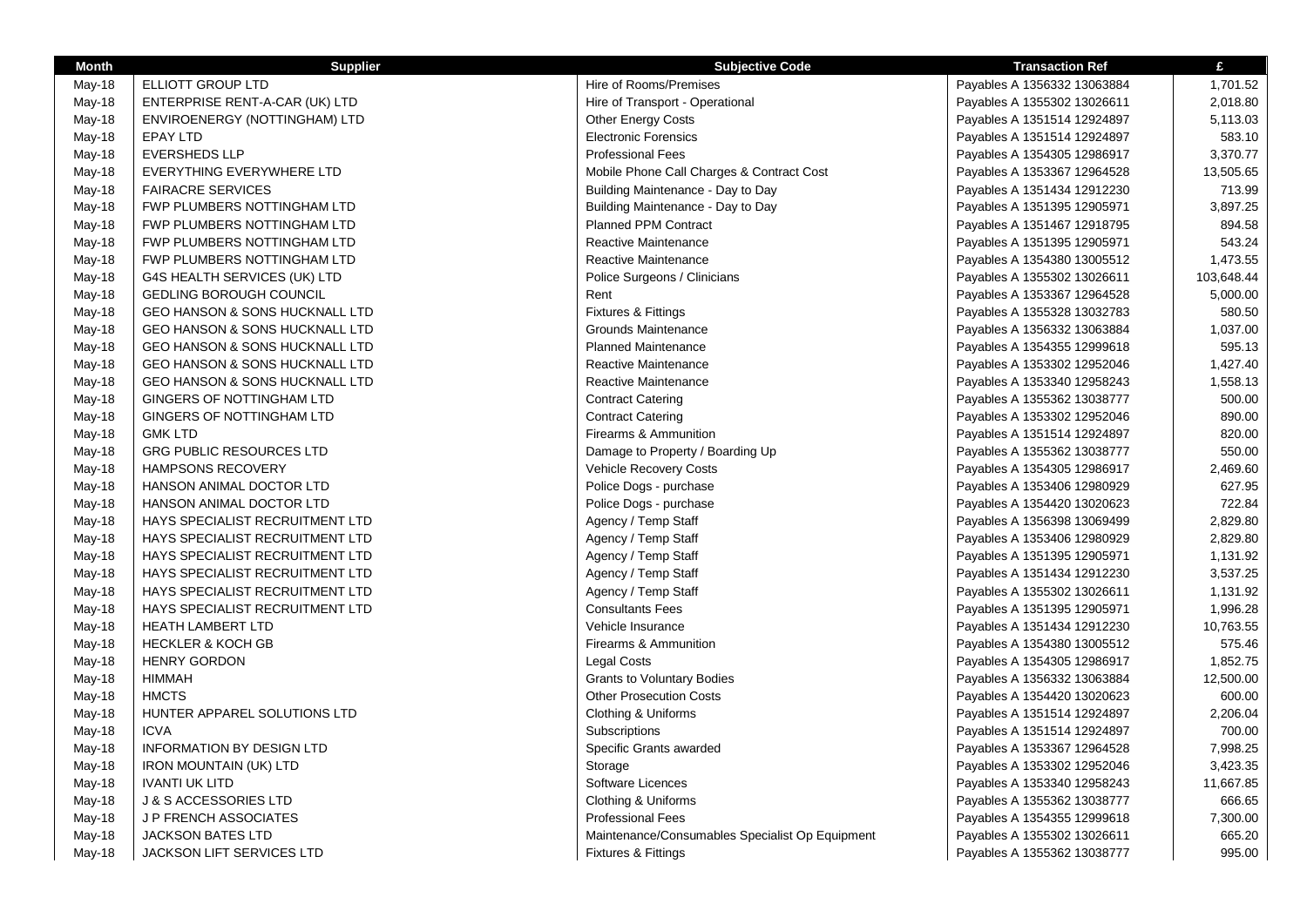| <b>Month</b> | <b>Supplier</b>                                       | <b>Subjective Code</b>                  | <b>Transaction Ref</b>      | £         |
|--------------|-------------------------------------------------------|-----------------------------------------|-----------------------------|-----------|
| May-18       | <b>JACKSONS RECOVERY LTD</b>                          | Vehicle Recovery Costs                  | Payables A 1354420 13020623 | 5,973.00  |
| May-18       | JML SOFTWARE SOLUTIONS LTD                            | Fixtures & Fittings                     | Payables A 1354355 12999618 | 35,000.00 |
| May-18       | <b>JML SOFTWARE SOLUTIONS LTD</b>                     | Hardware - purchase                     | Payables A 1354355 12999618 | 5,500.00  |
| May-18       | JML SOFTWARE SOLUTIONS LTD                            | <b>Telephony Equipment</b>              | Payables A 1354355 12999618 | 9,000.00  |
| May-18       | JOHN BEGGS TRAINING LTD                               | <b>External Training Courses</b>        | Payables A 1355362 13038777 | 1,150.00  |
| May-18       | <b>JULIUS K9 UK LTD</b>                               | <b>Professional Fees</b>                | Payables A 1353406 12980929 | 1,575.00  |
| May-18       | KCH GARDEN SQUARE                                     | <b>Legal Costs</b>                      | Payables A 1356467 13074504 | 500.00    |
| May-18       | KIER BUSINESS SERVICES LTD                            | <b>Professional Fees</b>                | Payables A 1354420 13020623 | 17,479.00 |
| May-18       | KINGS SECURITY SYSTEMS LTD                            | Building Maintenance - Day to Day       | Payables A 1353340 12958243 | 2,313.00  |
| May-18       | KINGS SECURITY SYSTEMS LTD                            | <b>Planned Maintenance</b>              | Payables A 1355302 13026611 | 1,342.25  |
| May-18       | KINGS SECURITY SYSTEMS LTD                            | Planned Mechanical & Engineering Works  | Payables A 1356332 13063884 | 5,002.60  |
| May-18       | KORN FERRY HAY GROUP LTD                              | <b>External Training Courses</b>        | Payables A 1356332 13063884 | 11,500.00 |
| May-18       | <b>LAMBERT SMITH HAMPTON LTD</b>                      | <b>Consultants Fees</b>                 | Payables A 1356332 13063884 | 22,021.80 |
| May-18       | LANGLEY MILL CONTRACT FLOORING LTD                    | Building Maintenance - Day to Day       | Payables A 1355393 13044616 | 669.00    |
| May-18       | LANGLEY MILL CONTRACT FLOORING LTD                    | <b>Planned Maintenance</b>              | Payables A 1354420 13020623 | 1,249.00  |
| May-18       | LANGLEY MILL CONTRACT FLOORING LTD                    | <b>Planned Maintenance</b>              | Payables A 1355393 13044616 | 1,249.00  |
| May-18       | LANGLEY MILL CONTRACT FLOORING LTD                    | <b>Professional Fees</b>                | Payables A 1352306 12945508 | 574.00    |
| May-18       | <b>MACOI LTD</b>                                      | Fixtures & Fittings                     | Payables A 1352306 12945508 | 740.00    |
| May-18       | <b>MACOI LTD</b>                                      | Furniture                               | Payables A 1355328 13032783 | 3,836.12  |
| May-18       | <b>MACOI LTD</b>                                      | Furniture                               | Payables A 1353302 12952046 | 6,285.48  |
| May-18       | <b>MACOI LTD</b>                                      | Furniture                               | Payables A 1352306 12945508 | 522.72    |
| May-18       | MAYORS OFFICE FOR POLICING & CRIME                    | <b>External Training Courses</b>        | Payables A 1353406 12980929 | 3,300.00  |
| May-18       | <b>MAZARS LLP</b>                                     | Internal Audit Fee                      | Payables A 1351514 12924897 | 2,632.00  |
| May-18       | <b>MEHLER VARIO SYSTEM GMBH</b>                       | Clothing & Uniforms                     | Payables A 1355421 13057960 | 710.00    |
| May-18       | <b>MG MEDICAL LTD</b>                                 | <b>Doctors Statements</b>               | Payables A 1351514 12924897 | 2,000.00  |
| May-18       | MICHAEL PAGE INTERNATIONAL RECRUITMENT                | Agency / Temp Staff                     | Payables A 1351514 12924897 | 2,041.75  |
| May-18       | MICHAEL PAGE INTERNATIONAL RECRUITMENT                | Agency / Temp Staff                     | Payables A 1356398 13069499 | 1,225.05  |
| May-18       | MICHAEL PAGE INTERNATIONAL RECRUITMENT                | Agency / Temp Staff                     | Payables A 1354420 13020623 | 2,041.75  |
| May-18       | MICHAEL PAGE INTERNATIONAL RECRUITMENT                | <b>Consultants Fees</b>                 | Payables A 1354420 13020623 | 22,195.04 |
| May-18       | <b>MIVEN LTD</b>                                      | Service Charge                          | Payables A 1351467 12918795 | 91,762.36 |
| May-18       | <b>MLL TELECOM</b>                                    | Network Management                      | Payables A 1351434 12912230 | 18,463.00 |
| May-18       | NATIONAL MONITORING                                   | Covert Alarms Installation & Monitoring | Payables A 1353302 12952046 | 4,274.64  |
| May-18       | NOTTINGHAM FOREST COMMUNITY TRUST                     | <b>Crime Prevention Equipment</b>       | Payables A 1355362 13038777 | 20,130.00 |
| May-18       | NOTTINGHAM INDUSTRIAL CLEANERS LTD                    | Window Cleaning                         | Payables A 1355328 13032783 | 1,105.00  |
| May-18       | NOTTINGHAM WOMENS CENTRE                              | <b>Grants to Voluntary Bodies</b>       | Payables A 1353340 12958243 | 16,578.00 |
| May-18       | NOTTINGHAMSHIRE AND CITY OF NOTTINGHAM FIRE AUTHORITY | Electricity                             | Payables A 1351434 12912230 | 700.05    |
| May-18       | NOTTINGHAMSHIRE AND CITY OF NOTTINGHAM FIRE AUTHORITY | Gas                                     | Payables A 1351434 12912230 | 512.46    |
| May-18       | NOTTINGHAMSHIRE COMMUNITY FOUNDATION                  | Specific Grants awarded                 | Payables A 1353367 12964528 | 15,000.00 |
| May-18       | NOTTINGHAMSHIRE COUNTY COUNCIL                        | <b>Other Partnerships</b>               | Payables A 1353406 12980929 | 12,000.00 |
| May-18       | NRA ROOFING & FLOORING SERVICES LTD                   | <b>Planned Maintenance</b>              | Payables A 1355302 13026611 | 2,565.00  |
| May-18       | OFFICE OF THE POLICE & CRIME COMISSIONER FOR NORFOLK  | <b>External Training Courses</b>        | Payables A 1352306 12945508 | 2,500.00  |
| May-18       | <b>OPTIONS</b>                                        | <b>Contract Catering</b>                | Payables A 1355362 13038777 | 503.10    |
| May-18       | <b>OPTIONS</b>                                        | <b>Contract Catering</b>                | Payables A 1353367 12964528 | 619.20    |
| May-18       | <b>OXFORD UNIVERSITY PRESS</b>                        | <b>Books &amp; Publications</b>         | Payables A 1354305 12986917 | 675.00    |
| May-18       | PANGBOURNE MUSICAL DISTRIBUTORS LTD                   | Mobile Information System               | Payables A 1351434 12912230 | 1,525.00  |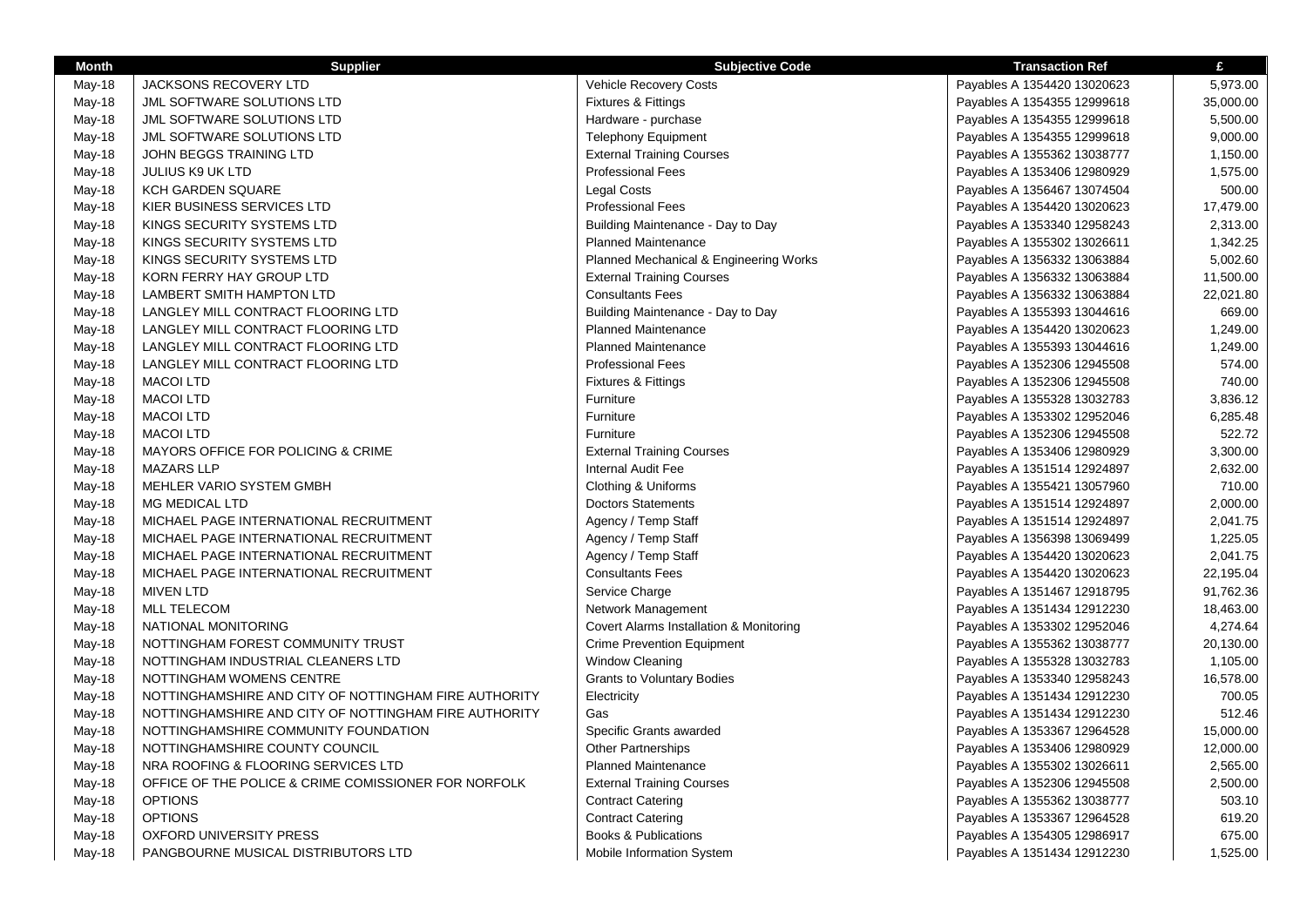| <b>Month</b> | <b>Supplier</b>                                     | <b>Subjective Code</b>            | <b>Transaction Ref</b>      | £          |
|--------------|-----------------------------------------------------|-----------------------------------|-----------------------------|------------|
| May-18       | PAULINE LEWITT                                      | <b>Witness Expenses</b>           | Payables A 1351395 12905971 | 1,067.92   |
| May-18       | PAYPOINT PLC                                        | <b>Electronic Forensics</b>       | Payables A 1353406 12980929 | 850.00     |
| May-18       | PELLACRAFT LTD                                      | <b>Professional Fees</b>          | Payables A 1353302 12952046 | 7,525.50   |
| May-18       | PERSONNEL HYGIENE SERVICES LTD                      | <b>Hazardous Waste</b>            | Payables A 1353367 12964528 | 625.25     |
| May-18       | PHOENIX SOFTWARE LTD                                | Other IT Costs                    | Payables A 1354420 13020623 | 1,250.00   |
| May-18       | PITNEY BOWES                                        | Postage Costs                     | Payables A 1353406 12980929 | 609.70     |
| May-18       | PJ AND RHS LTD                                      | Radio / Airwave - Equipment       | Payables A 1356398 13069499 | 825.00     |
| May-18       | POLICE AND CRIME COMMISSIONER FOR AVON AND SOMERSET | <b>External Training Courses</b>  | Payables A 1356398 13069499 | 9,097.00   |
| May-18       | POLICE AND CRIME COMMISSIONER FOR AVON AND SOMERSET | <b>Hotel Accommodation</b>        | Payables A 1356398 13069499 | 9,097.00   |
| May-18       | POLICE AND CRIME COMMISSIONER FOR LANCASHIRE        | <b>Other Partnerships</b>         | Payables A 1355302 13026611 | 701.00     |
| May-18       | POLICE AND CRIME COMMISSIONER FOR LEICESTERSHIRE    | <b>Collaboration service</b>      | Payables A 1353367 12964528 | 259,373.51 |
| May-18       | POLICE AND CRIME COMMISSIONER FOR LEICESTERSHIRE    | <b>External Training Courses</b>  | Payables A 1355328 13032783 | 1,923.48   |
| May-18       | POLICE AND CRIME COMMISSIONER FOR LEICESTERSHIRE    | <b>External Training Courses</b>  | Payables A 1352306 12945508 | 18,040.00  |
| May-18       | POLICE AND CRIME COMMISSIONER FOR LEICESTERSHIRE    | <b>External Training Courses</b>  | Payables A 1354380 13005512 | 1,200.00   |
| May-18       | POLICE AND CRIME COMMISSIONER FOR LEICESTERSHIRE    | <b>Other Partnerships</b>         | Payables A 1355328 13032783 | 15,085.78  |
| May-18       | POLICE AND CRIME COMMISSIONER FOR LEICESTERSHIRE    | <b>Other Partnerships</b>         | Payables A 1354420 13020623 | 14,123.03  |
| May-18       | POLICE AND CRIME COMMISSIONER FOR LEICESTERSHIRE    | <b>Other Partnerships</b>         | Payables A 1354305 12986917 | 649.11     |
| May-18       | POLICE AND CRIME COMMISSIONER FOR LEICESTERSHIRE    | <b>Professional Fees</b>          | Payables A 1355328 13032783 | 1,300.00   |
| May-18       | POLICE AND CRIME COMMISSIONER FOR LEICESTERSHIRE    | <b>Professional Fees</b>          | Payables A 1351467 12918795 | 1,500.00   |
| May-18       | POLICE AND CRIME COMMISSIONER FOR LEICESTERSHIRE    | Subscriptions                     | Payables A 1354331 12993606 | 765.00     |
| May-18       | POLICE AND CRIME COMMISSIONER FOR LINCOLNSHIRE      | <b>Other Operational Expenses</b> | Payables A 1353367 12964528 | 116,135.80 |
| May-18       | POLICE AND CRIME COMMISSIONER FOR LINCOLNSHIRE      | Other Partnerships                | Payables A 1354420 13020623 | 74,150.00  |
| May-18       | POLICE AND CRIME COMMISSIONER FOR NORTHAMPTONSHIRE  | Clothing & Uniforms               | Payables A 1352306 12945508 | 629.75     |
| May-18       | POLICE AND CRIME COMMISSIONER FOR NORTHAMPTONSHIRE  | Software Licences                 | Payables A 1356398 13069499 | 16,980.00  |
| May-18       | POLICE AND CRIME COMMISSIONER FOR SURREY            | <b>External Training Courses</b>  | Payables A 1351434 12912230 | 3,500.00   |
| May-18       | POST OFFICE LTD                                     | Road Fund Licences                | Payables A 1353367 12964528 | 565.00     |
| May-18       | POST OFFICE LTD                                     | Road Fund Licences                | Payables A 1356467 13074504 | 1,460.00   |
| May-18       | PRICE WESTERN LEATHER COMPANY LTD                   | Firearms & Ammunition             | Payables A 1355328 13032783 | 879.12     |
| May-18       | PROF S AL-SARRAJ                                    | <b>Doctors Statements</b>         | Payables A 1354331 12993606 | 2,200.00   |
| May-18       | PUBLIC RELATIONS COMMUNICATIONS ASSOCIATION LTD     | <b>Professional Fees</b>          | Payables A 1355393 13044616 | 750.00     |
| May-18       | QA LTD                                              | <b>Professional Fees</b>          | Payables A 1353302 12952046 | 10,739.00  |
| May-18       | REALLY USEFUL PRODUCTS LTD                          | <b>Fixtures &amp; Fittings</b>    | Payables A 1353406 12980929 | 1,416.50   |
| May-18       | RELIANCE HIGH TECH LTD                              | <b>Annual Servicing</b>           | Payables A 1353340 12958243 | 2,242.83   |
| May-18       | RELIANCE HIGH TECH LTD                              | <b>Annual Servicing</b>           | Payables A 1356332 13063884 | 2,242.83   |
| May-18       | RELIANCE HIGH TECH LTD                              | Building Maintenance - Day to Day | Payables A 1351395 12905971 | 1,104.29   |
| May-18       | RELIANCE HIGH TECH LTD                              | Reactive Maintenance              | Payables A 1355328 13032783 | 614.40     |
| May-18       | RELIANCE HIGH TECH LTD                              | Reactive Maintenance              | Payables A 1351514 12924897 | 780.00     |
| May-18       | RELIANCE HIGH TECH LTD                              | Reactive Maintenance              | Payables A 1351467 12918795 | 656.25     |
| May-18       | RELIANCE HIGH TECH LTD                              | Reactive Maintenance              | Payables A 1356332 13063884 | 600.00     |
| May-18       | RICHFORD MOTOR SERVICES LTD                         | <b>Vehicle Recovery Costs</b>     | Payables A 1354305 12986917 | 5,441.28   |
| May-18       | ROAD SAFETY SUPPORT LTD                             | <b>Professional Fees</b>          | Payables A 1353340 12958243 | 19,055.00  |
| May-18       | ROYAL MAIL GROUP PLC                                | <b>Postage Costs</b>              | Payables A 1353302 12952046 | 6,290.82   |
| May-18       | ROYAL MAIL GROUP PLC                                | Postage Costs                     | Payables A 1354305 12986917 | 2,337.64   |
| May-18       | ROYAL MAIL GROUP PLC                                | Postage Costs                     | Payables A 1354355 12999618 | 5,243.29   |
| May-18       | ROYAL MAIL GROUP PLC                                | <b>Postage Costs</b>              | Payables A 1356387 13068496 | 2,937.51   |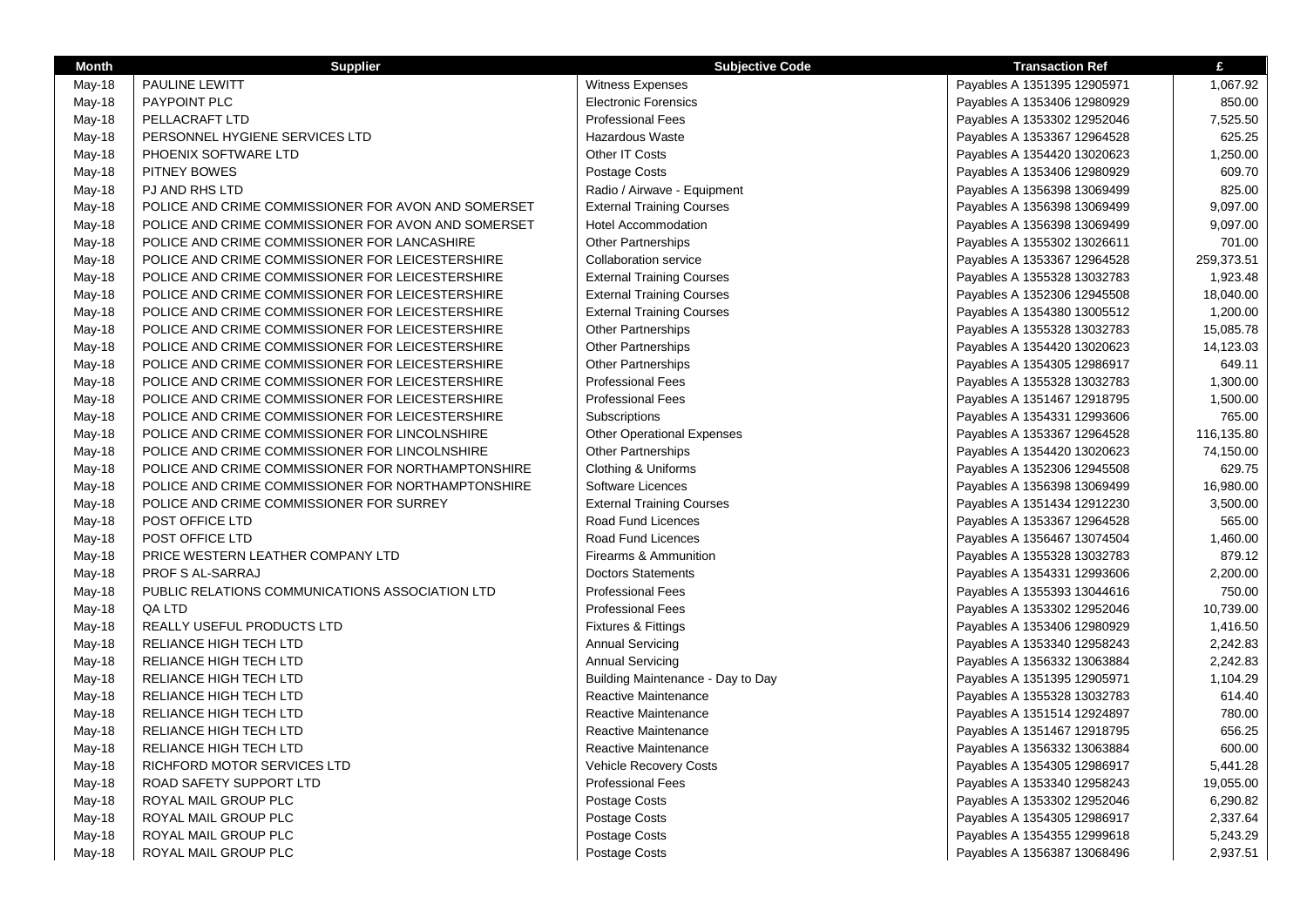| <b>RSM RISK ASSURANCE SERVICES LLP</b><br>Software - upgrade<br>Payables A 1353302 12952046<br>3,500.00<br>May-18<br>May-18<br>S G SMITH T/A EASYMOVE<br>Rent<br>Payables A 1356332 13063884<br>3,750.00<br>Clothing & Uniforms<br>SAFETEC DIRECT LTD<br>1,749.65<br>May-18<br>Payables A 1354305 12986917<br>May-18<br><b>SAMANTHA LEEK</b><br>Legal Costs<br>Payables A 1356398 13069499<br>2,400.00<br><b>SANMET LTD</b><br>975.00<br>May-18<br>Grounds Maintenance<br>Payables A 1351467 12918795<br>Specific Grants awarded<br>10,000.00<br>May-18<br>SECOND CHANCE LEARNING ACADEMY<br>Payables A 1355362 13038777<br><b>SECOND ELEMENT LTD</b><br><b>Annual Servicing</b><br>May-18<br>Payables A 1356332 13063884<br>1,444.00<br>Radio / Airwave - Equipment<br>507.00<br>May-18<br><b>SEPURA LTD</b><br>Payables A 1353302 12952046<br><b>SEPURA LTD</b><br>Radio / Airwave - Equipment<br>Payables A 1353367 12964528<br>1,050.00<br>May-18<br>SHARPLINE DECORATORS LTD<br>Building Maintenance - Day to Day<br>899.00<br>May-18<br>Payables A 1353367 12964528<br>May-18<br>SHB HIRE LTD<br>Hire of Transport - Operational<br>1,165.70<br>Payables A 1351434 12912230<br>741.00<br>May-18<br>SHRED STATION LTD<br>Waste Disposal<br>Payables A 1354420 13020623<br>1,199.85<br>May-18<br>SIGMA SECURITY DEVICES LTD<br>Clothing & Uniforms<br>Payables A 1354305 12986917<br>1,469.55<br>May-18<br>SLATER ELECTRICAL SERVICES LTD<br>Building Maintenance - Day to Day<br>Payables A 1351395 12905971<br>941.15<br>May-18<br>SLATER ELECTRICAL SERVICES LTD<br>Reactive Maintenance<br>Payables A 1353302 12952046<br>1,848.64<br>May-18<br>SLATER ELECTRICAL SERVICES LTD<br>Reactive Maintenance<br>Payables A 1353340 12958243<br>SLATER ELECTRICAL SERVICES LTD<br>Reactive Maintenance<br>1,015.89<br>May-18<br>Payables A 1351395 12905971<br>526.07<br>SMARTDESK SYSTEMS LTD T/A TGS SERVICES (UK) LTD<br>May-18<br>Network Management<br>Payables A 1353406 12980929<br>SOLO SERVICE GROUP LTD<br><b>Contract Cleaning</b><br>46,703.00<br>May-18<br>Payables A 1351467 12918795<br>1,528.34<br><b>SOLOS CONSULTANTS LTD</b><br>Agency / Temp Staff<br>May-18<br>Payables A 1351514 12924897<br>May-18<br>SOLOS CONSULTANTS LTD<br>Agency / Temp Staff<br>Payables A 1353367 12964528<br>1,494.14<br>SP SERVICES UK LTD<br><b>Other Medical Costs</b><br>2,730.75<br>May-18<br>Payables A 1353406 12980929<br>SP SERVICES UK LTD<br><b>Professional Fees</b><br>536.70<br>May-18<br>Payables A 1353302 12952046<br><b>Vehicle Recovery Costs</b><br>2,803.20<br>May-18<br><b>SPARROW RECOVERY</b><br>Payables A 1354331 12993606<br>Other IT Costs<br>506.83<br>May-18<br>SPECIALIST COMPUTER CENTRES PLC<br>Payables A 1353302 12952046<br>Other IT Costs<br>923.30<br>SPECIALIST COMPUTER CENTRES PLC<br>Payables A 1352306 12945508<br>May-18<br>STARTRAQ (UK) LTD<br><b>Professional Fees</b><br>124,176.79<br>May-18<br>Payables A 1354420 13020623<br><b>Professional Fees</b><br>7,829.00<br>STARTRAQ (UK) LTD<br>May-18<br>Payables A 1353340 12958243 |
|------------------------------------------------------------------------------------------------------------------------------------------------------------------------------------------------------------------------------------------------------------------------------------------------------------------------------------------------------------------------------------------------------------------------------------------------------------------------------------------------------------------------------------------------------------------------------------------------------------------------------------------------------------------------------------------------------------------------------------------------------------------------------------------------------------------------------------------------------------------------------------------------------------------------------------------------------------------------------------------------------------------------------------------------------------------------------------------------------------------------------------------------------------------------------------------------------------------------------------------------------------------------------------------------------------------------------------------------------------------------------------------------------------------------------------------------------------------------------------------------------------------------------------------------------------------------------------------------------------------------------------------------------------------------------------------------------------------------------------------------------------------------------------------------------------------------------------------------------------------------------------------------------------------------------------------------------------------------------------------------------------------------------------------------------------------------------------------------------------------------------------------------------------------------------------------------------------------------------------------------------------------------------------------------------------------------------------------------------------------------------------------------------------------------------------------------------------------------------------------------------------------------------------------------------------------------------------------------------------------------------------------------------------------------------------------------------------------------------------------------------------------------------------------------------------------------------------------------------------------------------------------------------------------------------------------------------------------------------------------------------------------------------------------------------------------------------------|
|                                                                                                                                                                                                                                                                                                                                                                                                                                                                                                                                                                                                                                                                                                                                                                                                                                                                                                                                                                                                                                                                                                                                                                                                                                                                                                                                                                                                                                                                                                                                                                                                                                                                                                                                                                                                                                                                                                                                                                                                                                                                                                                                                                                                                                                                                                                                                                                                                                                                                                                                                                                                                                                                                                                                                                                                                                                                                                                                                                                                                                                                                    |
|                                                                                                                                                                                                                                                                                                                                                                                                                                                                                                                                                                                                                                                                                                                                                                                                                                                                                                                                                                                                                                                                                                                                                                                                                                                                                                                                                                                                                                                                                                                                                                                                                                                                                                                                                                                                                                                                                                                                                                                                                                                                                                                                                                                                                                                                                                                                                                                                                                                                                                                                                                                                                                                                                                                                                                                                                                                                                                                                                                                                                                                                                    |
|                                                                                                                                                                                                                                                                                                                                                                                                                                                                                                                                                                                                                                                                                                                                                                                                                                                                                                                                                                                                                                                                                                                                                                                                                                                                                                                                                                                                                                                                                                                                                                                                                                                                                                                                                                                                                                                                                                                                                                                                                                                                                                                                                                                                                                                                                                                                                                                                                                                                                                                                                                                                                                                                                                                                                                                                                                                                                                                                                                                                                                                                                    |
|                                                                                                                                                                                                                                                                                                                                                                                                                                                                                                                                                                                                                                                                                                                                                                                                                                                                                                                                                                                                                                                                                                                                                                                                                                                                                                                                                                                                                                                                                                                                                                                                                                                                                                                                                                                                                                                                                                                                                                                                                                                                                                                                                                                                                                                                                                                                                                                                                                                                                                                                                                                                                                                                                                                                                                                                                                                                                                                                                                                                                                                                                    |
|                                                                                                                                                                                                                                                                                                                                                                                                                                                                                                                                                                                                                                                                                                                                                                                                                                                                                                                                                                                                                                                                                                                                                                                                                                                                                                                                                                                                                                                                                                                                                                                                                                                                                                                                                                                                                                                                                                                                                                                                                                                                                                                                                                                                                                                                                                                                                                                                                                                                                                                                                                                                                                                                                                                                                                                                                                                                                                                                                                                                                                                                                    |
|                                                                                                                                                                                                                                                                                                                                                                                                                                                                                                                                                                                                                                                                                                                                                                                                                                                                                                                                                                                                                                                                                                                                                                                                                                                                                                                                                                                                                                                                                                                                                                                                                                                                                                                                                                                                                                                                                                                                                                                                                                                                                                                                                                                                                                                                                                                                                                                                                                                                                                                                                                                                                                                                                                                                                                                                                                                                                                                                                                                                                                                                                    |
|                                                                                                                                                                                                                                                                                                                                                                                                                                                                                                                                                                                                                                                                                                                                                                                                                                                                                                                                                                                                                                                                                                                                                                                                                                                                                                                                                                                                                                                                                                                                                                                                                                                                                                                                                                                                                                                                                                                                                                                                                                                                                                                                                                                                                                                                                                                                                                                                                                                                                                                                                                                                                                                                                                                                                                                                                                                                                                                                                                                                                                                                                    |
|                                                                                                                                                                                                                                                                                                                                                                                                                                                                                                                                                                                                                                                                                                                                                                                                                                                                                                                                                                                                                                                                                                                                                                                                                                                                                                                                                                                                                                                                                                                                                                                                                                                                                                                                                                                                                                                                                                                                                                                                                                                                                                                                                                                                                                                                                                                                                                                                                                                                                                                                                                                                                                                                                                                                                                                                                                                                                                                                                                                                                                                                                    |
|                                                                                                                                                                                                                                                                                                                                                                                                                                                                                                                                                                                                                                                                                                                                                                                                                                                                                                                                                                                                                                                                                                                                                                                                                                                                                                                                                                                                                                                                                                                                                                                                                                                                                                                                                                                                                                                                                                                                                                                                                                                                                                                                                                                                                                                                                                                                                                                                                                                                                                                                                                                                                                                                                                                                                                                                                                                                                                                                                                                                                                                                                    |
|                                                                                                                                                                                                                                                                                                                                                                                                                                                                                                                                                                                                                                                                                                                                                                                                                                                                                                                                                                                                                                                                                                                                                                                                                                                                                                                                                                                                                                                                                                                                                                                                                                                                                                                                                                                                                                                                                                                                                                                                                                                                                                                                                                                                                                                                                                                                                                                                                                                                                                                                                                                                                                                                                                                                                                                                                                                                                                                                                                                                                                                                                    |
|                                                                                                                                                                                                                                                                                                                                                                                                                                                                                                                                                                                                                                                                                                                                                                                                                                                                                                                                                                                                                                                                                                                                                                                                                                                                                                                                                                                                                                                                                                                                                                                                                                                                                                                                                                                                                                                                                                                                                                                                                                                                                                                                                                                                                                                                                                                                                                                                                                                                                                                                                                                                                                                                                                                                                                                                                                                                                                                                                                                                                                                                                    |
|                                                                                                                                                                                                                                                                                                                                                                                                                                                                                                                                                                                                                                                                                                                                                                                                                                                                                                                                                                                                                                                                                                                                                                                                                                                                                                                                                                                                                                                                                                                                                                                                                                                                                                                                                                                                                                                                                                                                                                                                                                                                                                                                                                                                                                                                                                                                                                                                                                                                                                                                                                                                                                                                                                                                                                                                                                                                                                                                                                                                                                                                                    |
|                                                                                                                                                                                                                                                                                                                                                                                                                                                                                                                                                                                                                                                                                                                                                                                                                                                                                                                                                                                                                                                                                                                                                                                                                                                                                                                                                                                                                                                                                                                                                                                                                                                                                                                                                                                                                                                                                                                                                                                                                                                                                                                                                                                                                                                                                                                                                                                                                                                                                                                                                                                                                                                                                                                                                                                                                                                                                                                                                                                                                                                                                    |
|                                                                                                                                                                                                                                                                                                                                                                                                                                                                                                                                                                                                                                                                                                                                                                                                                                                                                                                                                                                                                                                                                                                                                                                                                                                                                                                                                                                                                                                                                                                                                                                                                                                                                                                                                                                                                                                                                                                                                                                                                                                                                                                                                                                                                                                                                                                                                                                                                                                                                                                                                                                                                                                                                                                                                                                                                                                                                                                                                                                                                                                                                    |
|                                                                                                                                                                                                                                                                                                                                                                                                                                                                                                                                                                                                                                                                                                                                                                                                                                                                                                                                                                                                                                                                                                                                                                                                                                                                                                                                                                                                                                                                                                                                                                                                                                                                                                                                                                                                                                                                                                                                                                                                                                                                                                                                                                                                                                                                                                                                                                                                                                                                                                                                                                                                                                                                                                                                                                                                                                                                                                                                                                                                                                                                                    |
|                                                                                                                                                                                                                                                                                                                                                                                                                                                                                                                                                                                                                                                                                                                                                                                                                                                                                                                                                                                                                                                                                                                                                                                                                                                                                                                                                                                                                                                                                                                                                                                                                                                                                                                                                                                                                                                                                                                                                                                                                                                                                                                                                                                                                                                                                                                                                                                                                                                                                                                                                                                                                                                                                                                                                                                                                                                                                                                                                                                                                                                                                    |
|                                                                                                                                                                                                                                                                                                                                                                                                                                                                                                                                                                                                                                                                                                                                                                                                                                                                                                                                                                                                                                                                                                                                                                                                                                                                                                                                                                                                                                                                                                                                                                                                                                                                                                                                                                                                                                                                                                                                                                                                                                                                                                                                                                                                                                                                                                                                                                                                                                                                                                                                                                                                                                                                                                                                                                                                                                                                                                                                                                                                                                                                                    |
|                                                                                                                                                                                                                                                                                                                                                                                                                                                                                                                                                                                                                                                                                                                                                                                                                                                                                                                                                                                                                                                                                                                                                                                                                                                                                                                                                                                                                                                                                                                                                                                                                                                                                                                                                                                                                                                                                                                                                                                                                                                                                                                                                                                                                                                                                                                                                                                                                                                                                                                                                                                                                                                                                                                                                                                                                                                                                                                                                                                                                                                                                    |
|                                                                                                                                                                                                                                                                                                                                                                                                                                                                                                                                                                                                                                                                                                                                                                                                                                                                                                                                                                                                                                                                                                                                                                                                                                                                                                                                                                                                                                                                                                                                                                                                                                                                                                                                                                                                                                                                                                                                                                                                                                                                                                                                                                                                                                                                                                                                                                                                                                                                                                                                                                                                                                                                                                                                                                                                                                                                                                                                                                                                                                                                                    |
|                                                                                                                                                                                                                                                                                                                                                                                                                                                                                                                                                                                                                                                                                                                                                                                                                                                                                                                                                                                                                                                                                                                                                                                                                                                                                                                                                                                                                                                                                                                                                                                                                                                                                                                                                                                                                                                                                                                                                                                                                                                                                                                                                                                                                                                                                                                                                                                                                                                                                                                                                                                                                                                                                                                                                                                                                                                                                                                                                                                                                                                                                    |
|                                                                                                                                                                                                                                                                                                                                                                                                                                                                                                                                                                                                                                                                                                                                                                                                                                                                                                                                                                                                                                                                                                                                                                                                                                                                                                                                                                                                                                                                                                                                                                                                                                                                                                                                                                                                                                                                                                                                                                                                                                                                                                                                                                                                                                                                                                                                                                                                                                                                                                                                                                                                                                                                                                                                                                                                                                                                                                                                                                                                                                                                                    |
|                                                                                                                                                                                                                                                                                                                                                                                                                                                                                                                                                                                                                                                                                                                                                                                                                                                                                                                                                                                                                                                                                                                                                                                                                                                                                                                                                                                                                                                                                                                                                                                                                                                                                                                                                                                                                                                                                                                                                                                                                                                                                                                                                                                                                                                                                                                                                                                                                                                                                                                                                                                                                                                                                                                                                                                                                                                                                                                                                                                                                                                                                    |
|                                                                                                                                                                                                                                                                                                                                                                                                                                                                                                                                                                                                                                                                                                                                                                                                                                                                                                                                                                                                                                                                                                                                                                                                                                                                                                                                                                                                                                                                                                                                                                                                                                                                                                                                                                                                                                                                                                                                                                                                                                                                                                                                                                                                                                                                                                                                                                                                                                                                                                                                                                                                                                                                                                                                                                                                                                                                                                                                                                                                                                                                                    |
|                                                                                                                                                                                                                                                                                                                                                                                                                                                                                                                                                                                                                                                                                                                                                                                                                                                                                                                                                                                                                                                                                                                                                                                                                                                                                                                                                                                                                                                                                                                                                                                                                                                                                                                                                                                                                                                                                                                                                                                                                                                                                                                                                                                                                                                                                                                                                                                                                                                                                                                                                                                                                                                                                                                                                                                                                                                                                                                                                                                                                                                                                    |
|                                                                                                                                                                                                                                                                                                                                                                                                                                                                                                                                                                                                                                                                                                                                                                                                                                                                                                                                                                                                                                                                                                                                                                                                                                                                                                                                                                                                                                                                                                                                                                                                                                                                                                                                                                                                                                                                                                                                                                                                                                                                                                                                                                                                                                                                                                                                                                                                                                                                                                                                                                                                                                                                                                                                                                                                                                                                                                                                                                                                                                                                                    |
|                                                                                                                                                                                                                                                                                                                                                                                                                                                                                                                                                                                                                                                                                                                                                                                                                                                                                                                                                                                                                                                                                                                                                                                                                                                                                                                                                                                                                                                                                                                                                                                                                                                                                                                                                                                                                                                                                                                                                                                                                                                                                                                                                                                                                                                                                                                                                                                                                                                                                                                                                                                                                                                                                                                                                                                                                                                                                                                                                                                                                                                                                    |
|                                                                                                                                                                                                                                                                                                                                                                                                                                                                                                                                                                                                                                                                                                                                                                                                                                                                                                                                                                                                                                                                                                                                                                                                                                                                                                                                                                                                                                                                                                                                                                                                                                                                                                                                                                                                                                                                                                                                                                                                                                                                                                                                                                                                                                                                                                                                                                                                                                                                                                                                                                                                                                                                                                                                                                                                                                                                                                                                                                                                                                                                                    |
|                                                                                                                                                                                                                                                                                                                                                                                                                                                                                                                                                                                                                                                                                                                                                                                                                                                                                                                                                                                                                                                                                                                                                                                                                                                                                                                                                                                                                                                                                                                                                                                                                                                                                                                                                                                                                                                                                                                                                                                                                                                                                                                                                                                                                                                                                                                                                                                                                                                                                                                                                                                                                                                                                                                                                                                                                                                                                                                                                                                                                                                                                    |
| Software Licences<br>2,838.81<br>May-18<br>STARTRAQ (UK) LTD<br>Payables A 1353367 12964528                                                                                                                                                                                                                                                                                                                                                                                                                                                                                                                                                                                                                                                                                                                                                                                                                                                                                                                                                                                                                                                                                                                                                                                                                                                                                                                                                                                                                                                                                                                                                                                                                                                                                                                                                                                                                                                                                                                                                                                                                                                                                                                                                                                                                                                                                                                                                                                                                                                                                                                                                                                                                                                                                                                                                                                                                                                                                                                                                                                        |
| 560.00<br>May-18<br>STEAM PACKET HOLIDAYS<br><b>Professional Fees</b><br>Payables A 1355393 13044616                                                                                                                                                                                                                                                                                                                                                                                                                                                                                                                                                                                                                                                                                                                                                                                                                                                                                                                                                                                                                                                                                                                                                                                                                                                                                                                                                                                                                                                                                                                                                                                                                                                                                                                                                                                                                                                                                                                                                                                                                                                                                                                                                                                                                                                                                                                                                                                                                                                                                                                                                                                                                                                                                                                                                                                                                                                                                                                                                                               |
| 3,190.00<br>May-18<br>SUNTOP BOARDING KENNELS<br>Police Dogs - Feed/kennelling/vets<br>Payables A 1353406 12980929                                                                                                                                                                                                                                                                                                                                                                                                                                                                                                                                                                                                                                                                                                                                                                                                                                                                                                                                                                                                                                                                                                                                                                                                                                                                                                                                                                                                                                                                                                                                                                                                                                                                                                                                                                                                                                                                                                                                                                                                                                                                                                                                                                                                                                                                                                                                                                                                                                                                                                                                                                                                                                                                                                                                                                                                                                                                                                                                                                 |
| Police Dogs - Feed/kennelling/vets<br>2,190.00<br>May-18<br>SUNTOP BOARDING KENNELS<br>Payables A 1354305 12986917                                                                                                                                                                                                                                                                                                                                                                                                                                                                                                                                                                                                                                                                                                                                                                                                                                                                                                                                                                                                                                                                                                                                                                                                                                                                                                                                                                                                                                                                                                                                                                                                                                                                                                                                                                                                                                                                                                                                                                                                                                                                                                                                                                                                                                                                                                                                                                                                                                                                                                                                                                                                                                                                                                                                                                                                                                                                                                                                                                 |
| SWITCH UP CIC<br><b>Crime Prevention Equipment</b><br>May-18<br>15,000.00<br>Payables A 1355362 13038777                                                                                                                                                                                                                                                                                                                                                                                                                                                                                                                                                                                                                                                                                                                                                                                                                                                                                                                                                                                                                                                                                                                                                                                                                                                                                                                                                                                                                                                                                                                                                                                                                                                                                                                                                                                                                                                                                                                                                                                                                                                                                                                                                                                                                                                                                                                                                                                                                                                                                                                                                                                                                                                                                                                                                                                                                                                                                                                                                                           |
| TELEPHONE TECHNOLOGY LTD<br>Mobile Phone Call Charges & Contract Cost<br>1,586.40<br>May-18<br>Payables A 1351467 12918795                                                                                                                                                                                                                                                                                                                                                                                                                                                                                                                                                                                                                                                                                                                                                                                                                                                                                                                                                                                                                                                                                                                                                                                                                                                                                                                                                                                                                                                                                                                                                                                                                                                                                                                                                                                                                                                                                                                                                                                                                                                                                                                                                                                                                                                                                                                                                                                                                                                                                                                                                                                                                                                                                                                                                                                                                                                                                                                                                         |
| <b>Firearms &amp; Ammunition</b><br>596.00<br>TETRA SCENE OF CRIME LTD<br>May-18<br>Payables A 1352306 12945508                                                                                                                                                                                                                                                                                                                                                                                                                                                                                                                                                                                                                                                                                                                                                                                                                                                                                                                                                                                                                                                                                                                                                                                                                                                                                                                                                                                                                                                                                                                                                                                                                                                                                                                                                                                                                                                                                                                                                                                                                                                                                                                                                                                                                                                                                                                                                                                                                                                                                                                                                                                                                                                                                                                                                                                                                                                                                                                                                                    |
| Conference & Seminar Fees<br>500.00<br>May-18<br>THE ASSOCIATION OF POLICING & CRIME CHIEF EXECUTIVES<br>Payables A 1355393 13044616                                                                                                                                                                                                                                                                                                                                                                                                                                                                                                                                                                                                                                                                                                                                                                                                                                                                                                                                                                                                                                                                                                                                                                                                                                                                                                                                                                                                                                                                                                                                                                                                                                                                                                                                                                                                                                                                                                                                                                                                                                                                                                                                                                                                                                                                                                                                                                                                                                                                                                                                                                                                                                                                                                                                                                                                                                                                                                                                               |
| Other IT Costs<br>26,915.18<br>THE POLICE ICT COMPANY<br>May-18<br>Payables A 1351395 12905971                                                                                                                                                                                                                                                                                                                                                                                                                                                                                                                                                                                                                                                                                                                                                                                                                                                                                                                                                                                                                                                                                                                                                                                                                                                                                                                                                                                                                                                                                                                                                                                                                                                                                                                                                                                                                                                                                                                                                                                                                                                                                                                                                                                                                                                                                                                                                                                                                                                                                                                                                                                                                                                                                                                                                                                                                                                                                                                                                                                     |
| May-18<br>THE RENEWAL TRUST<br><b>Other Partnerships</b><br>Payables A 1355362 13038777<br>10,000.00                                                                                                                                                                                                                                                                                                                                                                                                                                                                                                                                                                                                                                                                                                                                                                                                                                                                                                                                                                                                                                                                                                                                                                                                                                                                                                                                                                                                                                                                                                                                                                                                                                                                                                                                                                                                                                                                                                                                                                                                                                                                                                                                                                                                                                                                                                                                                                                                                                                                                                                                                                                                                                                                                                                                                                                                                                                                                                                                                                               |
| THEBIGWORD INTERPRETING SERVICES LTD<br>1,892.74<br><b>Interpreters Fees</b><br>Payables A 1353340 12958243<br>May-18                                                                                                                                                                                                                                                                                                                                                                                                                                                                                                                                                                                                                                                                                                                                                                                                                                                                                                                                                                                                                                                                                                                                                                                                                                                                                                                                                                                                                                                                                                                                                                                                                                                                                                                                                                                                                                                                                                                                                                                                                                                                                                                                                                                                                                                                                                                                                                                                                                                                                                                                                                                                                                                                                                                                                                                                                                                                                                                                                              |
| Other IT Costs<br>15,000.00<br>May-18<br><b>TRACKS INSPECTOR BV</b><br>Payables A 1355302 13026611                                                                                                                                                                                                                                                                                                                                                                                                                                                                                                                                                                                                                                                                                                                                                                                                                                                                                                                                                                                                                                                                                                                                                                                                                                                                                                                                                                                                                                                                                                                                                                                                                                                                                                                                                                                                                                                                                                                                                                                                                                                                                                                                                                                                                                                                                                                                                                                                                                                                                                                                                                                                                                                                                                                                                                                                                                                                                                                                                                                 |
| Police Cones & Traffic Signs<br>1,290.00<br>May-18<br><b>TRAFFIC MANAGEMENT SERVICES LTD</b><br>Payables A 1353302 12952046                                                                                                                                                                                                                                                                                                                                                                                                                                                                                                                                                                                                                                                                                                                                                                                                                                                                                                                                                                                                                                                                                                                                                                                                                                                                                                                                                                                                                                                                                                                                                                                                                                                                                                                                                                                                                                                                                                                                                                                                                                                                                                                                                                                                                                                                                                                                                                                                                                                                                                                                                                                                                                                                                                                                                                                                                                                                                                                                                        |
| <b>Professional Fees</b><br>2,680.50<br>May-18<br>TREBLE 3 DESIGN LTD<br>Payables A 1351395 12905971                                                                                                                                                                                                                                                                                                                                                                                                                                                                                                                                                                                                                                                                                                                                                                                                                                                                                                                                                                                                                                                                                                                                                                                                                                                                                                                                                                                                                                                                                                                                                                                                                                                                                                                                                                                                                                                                                                                                                                                                                                                                                                                                                                                                                                                                                                                                                                                                                                                                                                                                                                                                                                                                                                                                                                                                                                                                                                                                                                               |
| <b>TWO WHEEL CENTRE</b><br>Clothing & Uniforms<br>1,008.28<br>May-18<br>Payables A 1354420 13020623                                                                                                                                                                                                                                                                                                                                                                                                                                                                                                                                                                                                                                                                                                                                                                                                                                                                                                                                                                                                                                                                                                                                                                                                                                                                                                                                                                                                                                                                                                                                                                                                                                                                                                                                                                                                                                                                                                                                                                                                                                                                                                                                                                                                                                                                                                                                                                                                                                                                                                                                                                                                                                                                                                                                                                                                                                                                                                                                                                                |
| UNIVERSITY HOSPITALS OF LEICESTER NHST<br>Pathologists Fees<br>2,780.23<br>May-18<br>Payables A 1353340 12958243                                                                                                                                                                                                                                                                                                                                                                                                                                                                                                                                                                                                                                                                                                                                                                                                                                                                                                                                                                                                                                                                                                                                                                                                                                                                                                                                                                                                                                                                                                                                                                                                                                                                                                                                                                                                                                                                                                                                                                                                                                                                                                                                                                                                                                                                                                                                                                                                                                                                                                                                                                                                                                                                                                                                                                                                                                                                                                                                                                   |
| May-18<br>UNIVERSITY OF LEICESTER<br>Pathologists Fees<br>Payables A 1351467 12918795<br>18,102.00                                                                                                                                                                                                                                                                                                                                                                                                                                                                                                                                                                                                                                                                                                                                                                                                                                                                                                                                                                                                                                                                                                                                                                                                                                                                                                                                                                                                                                                                                                                                                                                                                                                                                                                                                                                                                                                                                                                                                                                                                                                                                                                                                                                                                                                                                                                                                                                                                                                                                                                                                                                                                                                                                                                                                                                                                                                                                                                                                                                 |